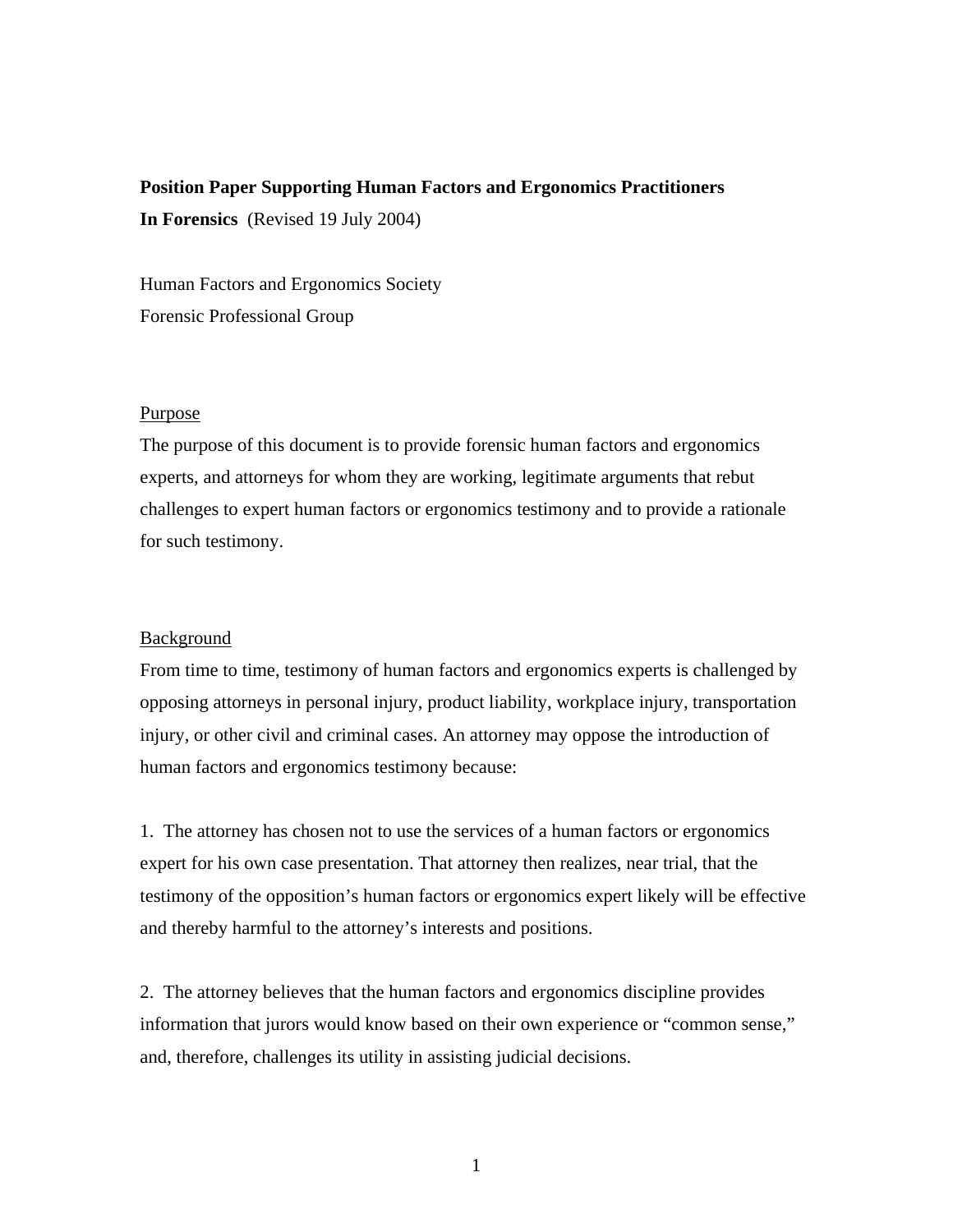3. The attorney, citing the "Daubert" decision giving judges more responsibility in admitting evidence based on their opinion of scientific credibility and acceptance, challenges the acceptance of the human factors and ergonomics discipline and its scientific credibility. The United States Supreme Court case *Daubert v. Merrell Dow Pharmaceuticals Inc.*, 113 S. Ct. (1993) defined boundaries for acceptable expert testimony. The Supreme Court decided that the trial judge, in federal cases, is responsible for ensuring the relevance and reliability of expert testimony. The Supreme Court provided four factors that can be considered by a federal judge when evaluating expert testimony:

- Can the theory be offered by the expert be (and has it been) tested? Are the statements made by the expert capable of empirical testing?
- Has the basis of the expert's testimony been subjected to peer review or publication?
- What is the reliability (i.e., the known or potential rate of error) of the scientific evidence offered by the expert?
- Has the theory or subject matter of the expert's testimony achieved "general acceptance" in the scientific community?

4. The attorney considers that human factors and ergonomics testimony will "invade the province" of the jury.

In addition to these challenges directed at the human factors and ergonomics discipline, the attorney may also challenge the qualifications (background, education, experience, and training) of the individual expert. Each individual human factors and ergonomics expert must be prepared to establish why she or he is a qualified, credible expert.

# **Arguments Supporting Human Factors and Ergonomics Expert Testimony**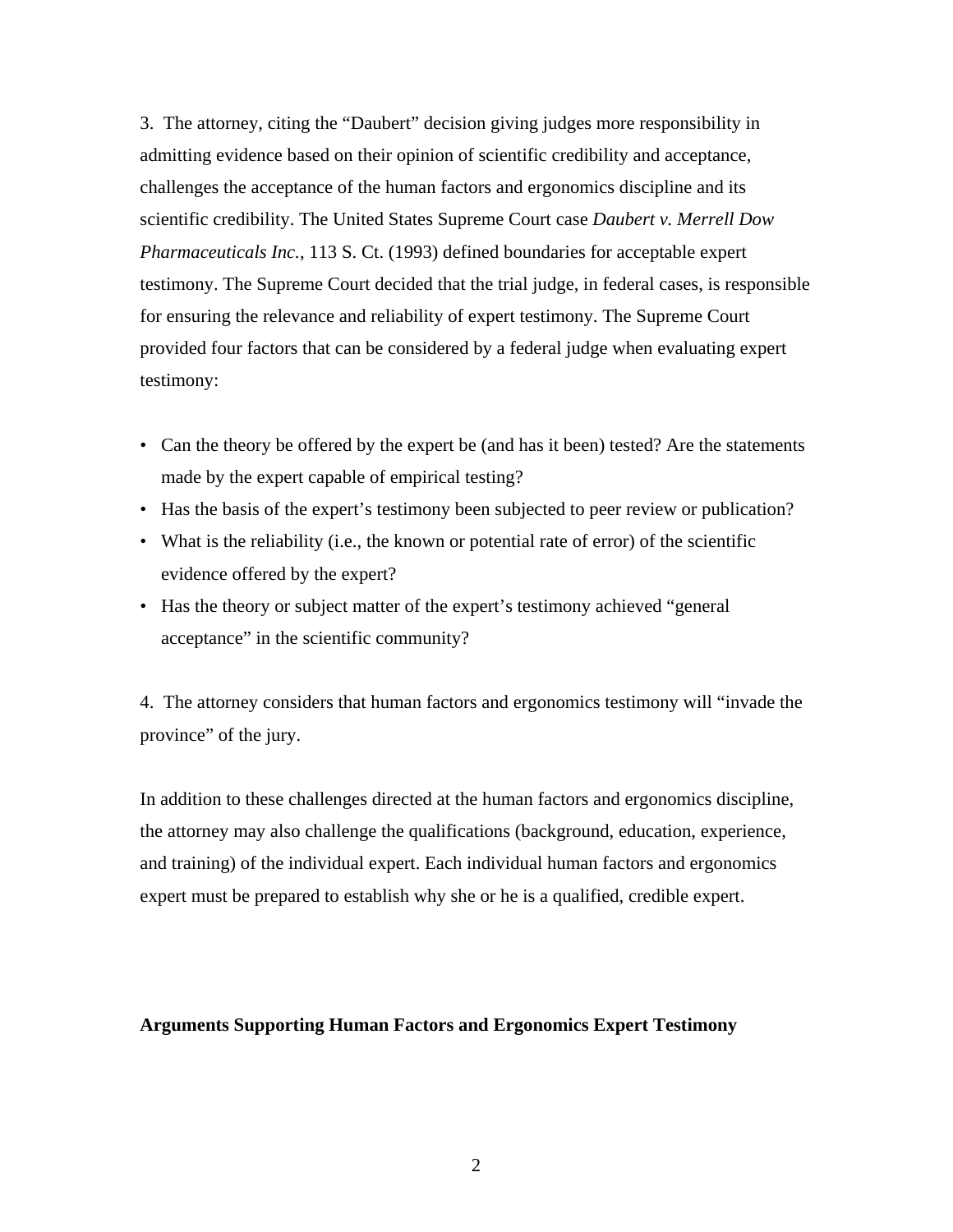1. Human factors and ergonomics is an established, internationally recognized scientific discipline and systems-design profession.

#### Overview:

The human factors and ergonomics discipline has roots stemming from engineering, psychology, physiology, and pedagogy, and serves a unique system design function. More than 60 years ago, military and industrial systems designers recognized that traditional approaches of selecting and training operators and maintenance personnel did not ensure acceptable or safe system performance. Consequently, a new body of knowledge and skills began to form to determine human capabilities and limitations. Later this evolving body of knowledge was extended to include equipment and system design. Knowledge about human capabilities and limitations, and skill in applying it to system design, is the basis for the human factors and ergonomics profession. Human factors and ergonomics professionals serve to ensure that systems and equipment are designed to be compatible with known human biomechanical, physiological, psychological, information processing, and anthropometric characteristics. In the design of consumer products, medical devices, complex aircraft and spacecraft, transportation systems, manufacturing facilities and processes, office environments, and a multitude of other applications, human factors and ergonomics professionals are noted for contributing to increased human productivity, comfort, health, and safety.

# Professional Societies:

Professional societies are serving the needs of human factors and ergonomics professionals in over 50 countries. Based on estimates from the International Ergonomics Association, there are more than 25,000 people working as human factors and ergonomics professionals around the world. The first professional society serving the ergonomics discipline, The Ergonomics Society, was established in 1949 in Great Britain.

The principle professional society representing the needs of human factors and

3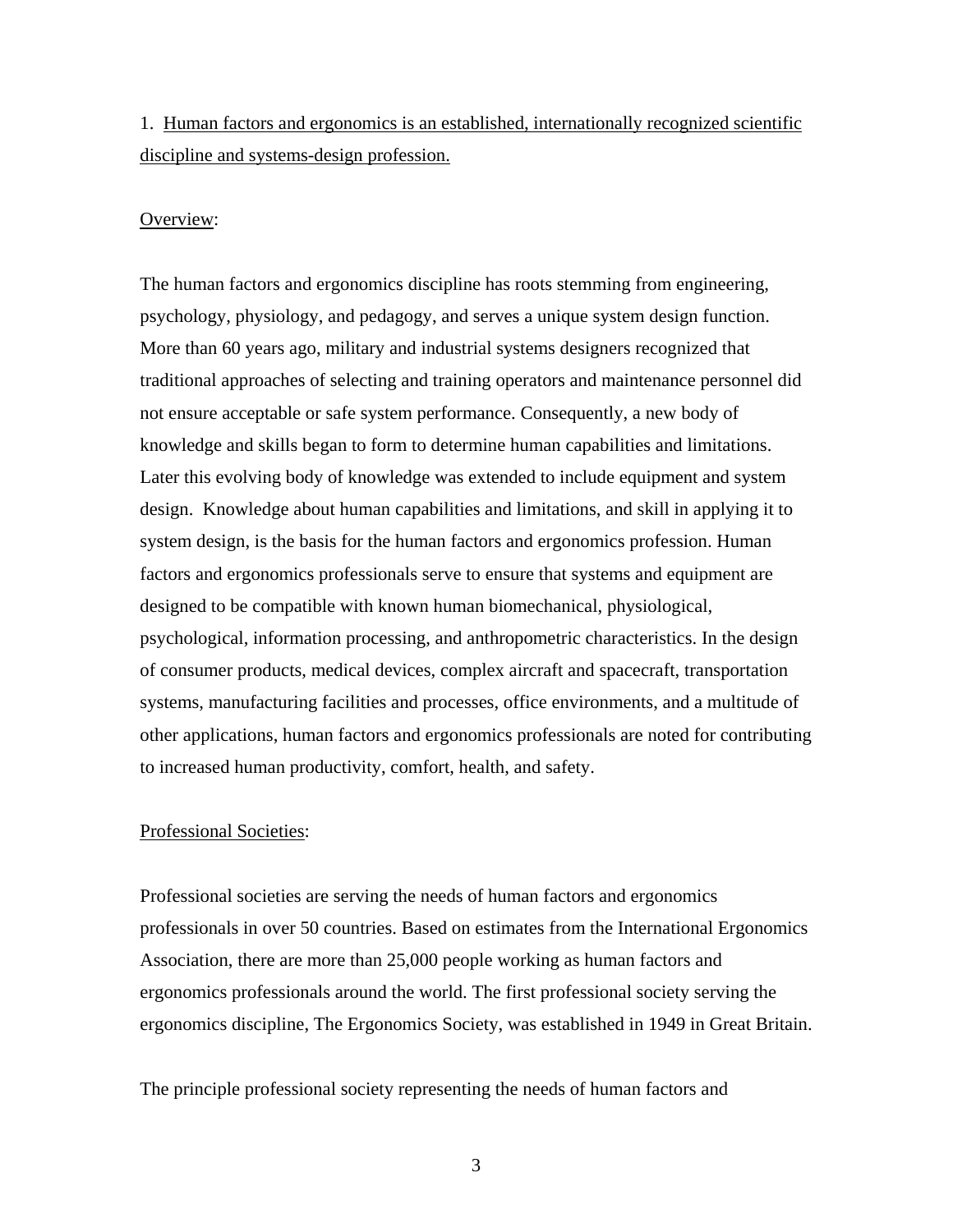ergonomics professionals in the United States is the Human Factors and Ergonomics Society (HFES), established as the Human Factors Engineering Society of America in 1957. There are about 5000 members of HFES, representing 47 countries, participating in 21 technical and professional groups including Forensics, Safety, Consumer Products, Computer Systems, Environmental Design, Industrial Ergonomics, and others. Approximately 1500 members typically attend annual meetings of the HFES and participate in scientific workshops, panel discussions, symposia, and technical paper presentations that are published in the *Proceedings of the Human Factors and Ergonomics Society Annual Meeting*. Other publications of the HFES include the highly respected research journal, *Human Factors*, and a practice-oriented magazine, *Ergonomics in Design*, both published quarterly. Approximately 15% of HFES members report having been engaged in expert witness work at some time in their careers, most often in addition to other employment.

# Design Guidelines and Standards:

Human factors and ergonomics professionals have authored many important system and equipment design guidelines and standards accepted and followed throughout the world. The U.S. Department of Defense Military Standard (MIL-STD-1472) on "Human Engineering Design Criteria for Military Systems, Equipment, and Facilities" has been a significant resource for military and non-military system designers for over 30 years. The ANSI/HFES-100 standard for designing hardware related to computer workstations is recognized as the most comprehensive human factors and ergonomics standard to follow when designing computer workstations. Human factors professionals served an important role in evaluating the causes of the 1979 Three Mile Island nuclear power plant incident and in authoring guidelines for designing future process control centers to avoid humanmachine interface problems that contributed to that incident.

#### 2. The scientific basis for the human factors and ergonomics discipline is well

4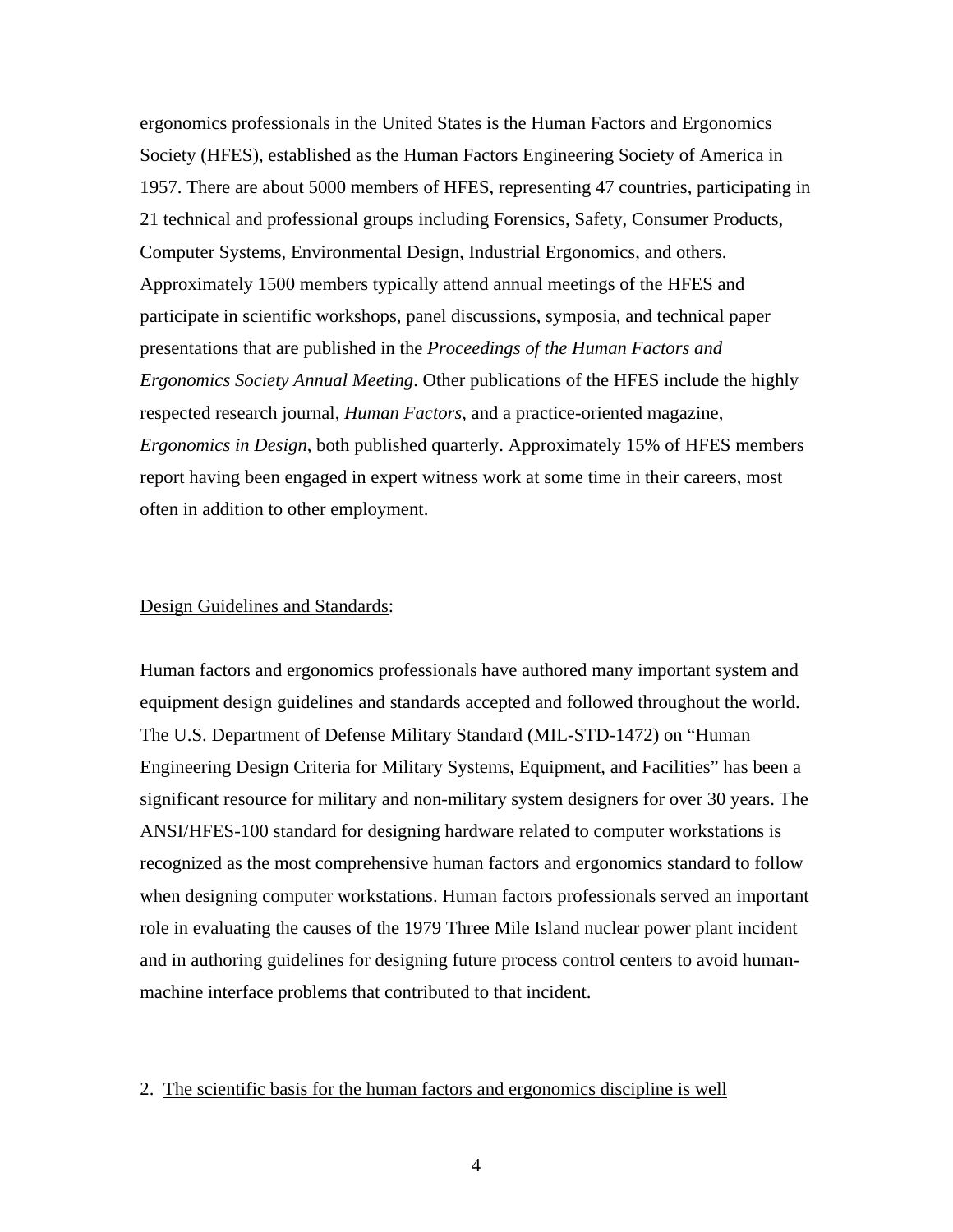established and continues to grow.

# Academic Degree Programs:

Highly respected academic programs offering degrees in human factors and ergonomics exist in many countries throughout the world. In the United States, there are approximately 70 programs offering graduate degrees (either MS or PhD level) in human factors and ergonomics. Research conducted in these programs continues to add important new knowledge, tools, and skills upon which the human factors and ergonomics profession is based. Research contributing to our understanding of human response time, sensory and perceptual processes, information processing, and decision making are notable examples of contributions from academic institutions to the scientific basis of the human factors and ergonomics discipline. The majority of human factors and ergonomics practitioners working in the United States have received graduate degrees, either in a program devoted specifically to human factors and ergonomics or in one of the primary disciplines such as engineering or psychology with specialization in human factors/ergonomics.

#### Government Sponsored Research:

U.S. Government agencies (e.g. Department of Defense, NASA, NIOSH, Department of Energy, Department of Interior, Department of Transportation, etc.) have long records of sponsoring research and contributing significantly to the growing body of human factors and ergonomics knowledge. HFE professionals help to shape research priorities as chairs or members of the many committees and projects of the National Research Council, National Academy of Sciences, and the National Academy of Engineering.

#### Industrial Research: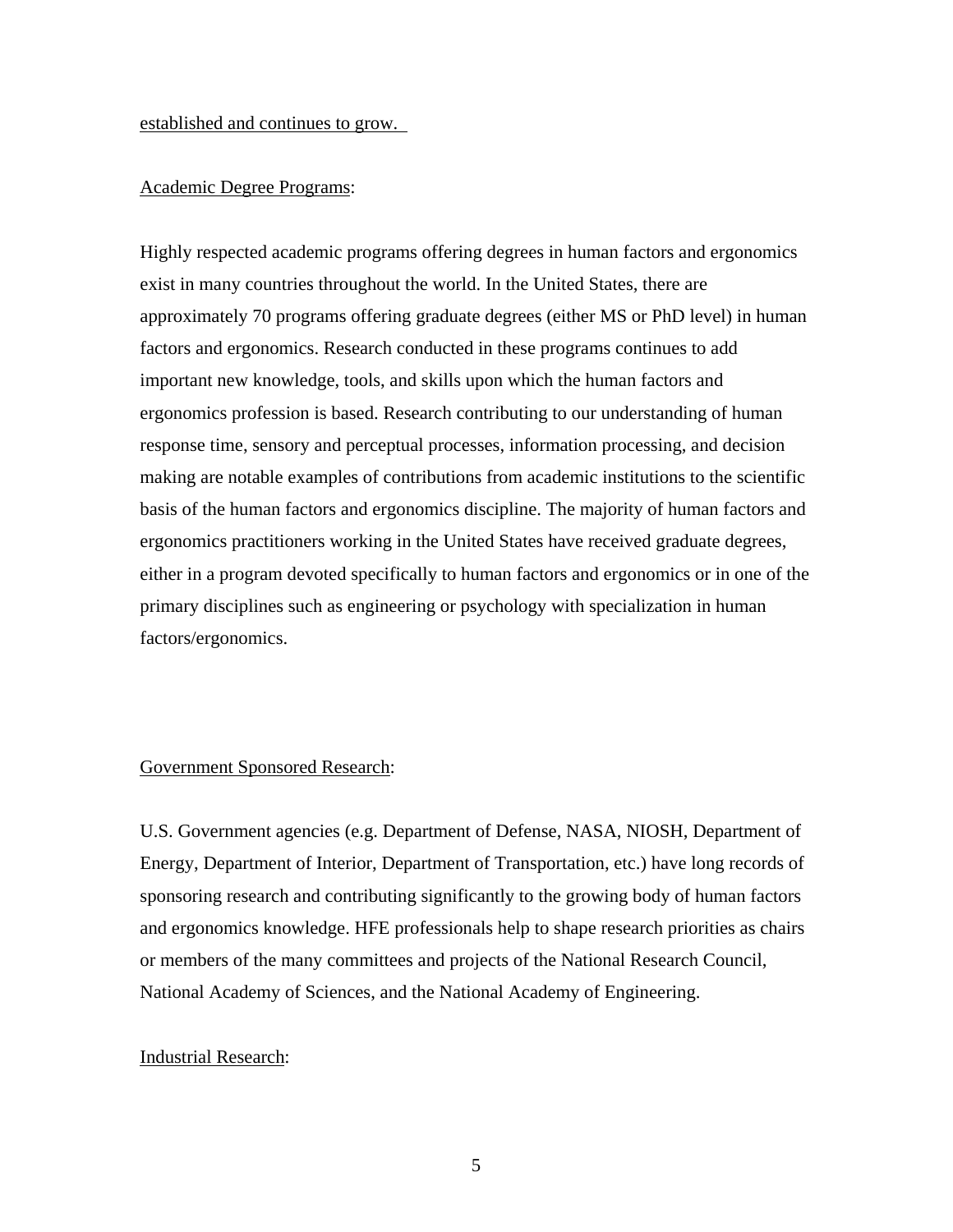A large portion of human factors and ergonomic practitioners are employed by commercial firms creating products or services that compete in the world's marketplaces. Human factors and ergonomics research and development, conducted by these companies in support of their goals, are other valuable contributions to the scientific basis for the discipline.

#### Scientific Journals and Textbooks:

Considerable information about the human capabilities and limitations applicable to system and equipment design has appeared in peer-reviewed publications over the last 60 years. Examples of the types of knowledge available in this well established and growing database include: data about human physical characteristics (such as body dimensions, weight, strength capabilities, and motor skills), sensory and perceptual processes (such as vision, audition, reaction time, decision making, learning, and information processing), response to physical environmental factors (such as noise, vibration, temperature, acceleration, stress, and lighting), personal factors (such as age, experience, and intelligence) and organizational factors (such as work incentives, workload, and work system design, including safety and health systems).

Notable publications documenting the human factors and ergonomics database include:

- *Human Factors and Ergonomics Methods* edited by N. Stanton, A. Hedge, E. Salas, H.W. Hendrick, and K. Brookhuis, 2004.
- *Forensic Aspects of Driver Perception and Response, 2nd* Edition*,* by P.L. Olson and E.I. Farber, 2003.
- *Kodak's Ergonomic Design for People at Work, 2<sup>nd</sup>. Edition, by Eastman Kodak* Co., combines Vol. 1 (1983) and Vol. 2 (1986), 2003.
- *Macroergonomics: Theory, Methods and Applications* edited by H.W. Hendrick and B. Kleiner, 2002.
- *Macroergonomics: An Introduction to Work System Design* by H.W. Hendrick and B. Kleiner, 2001.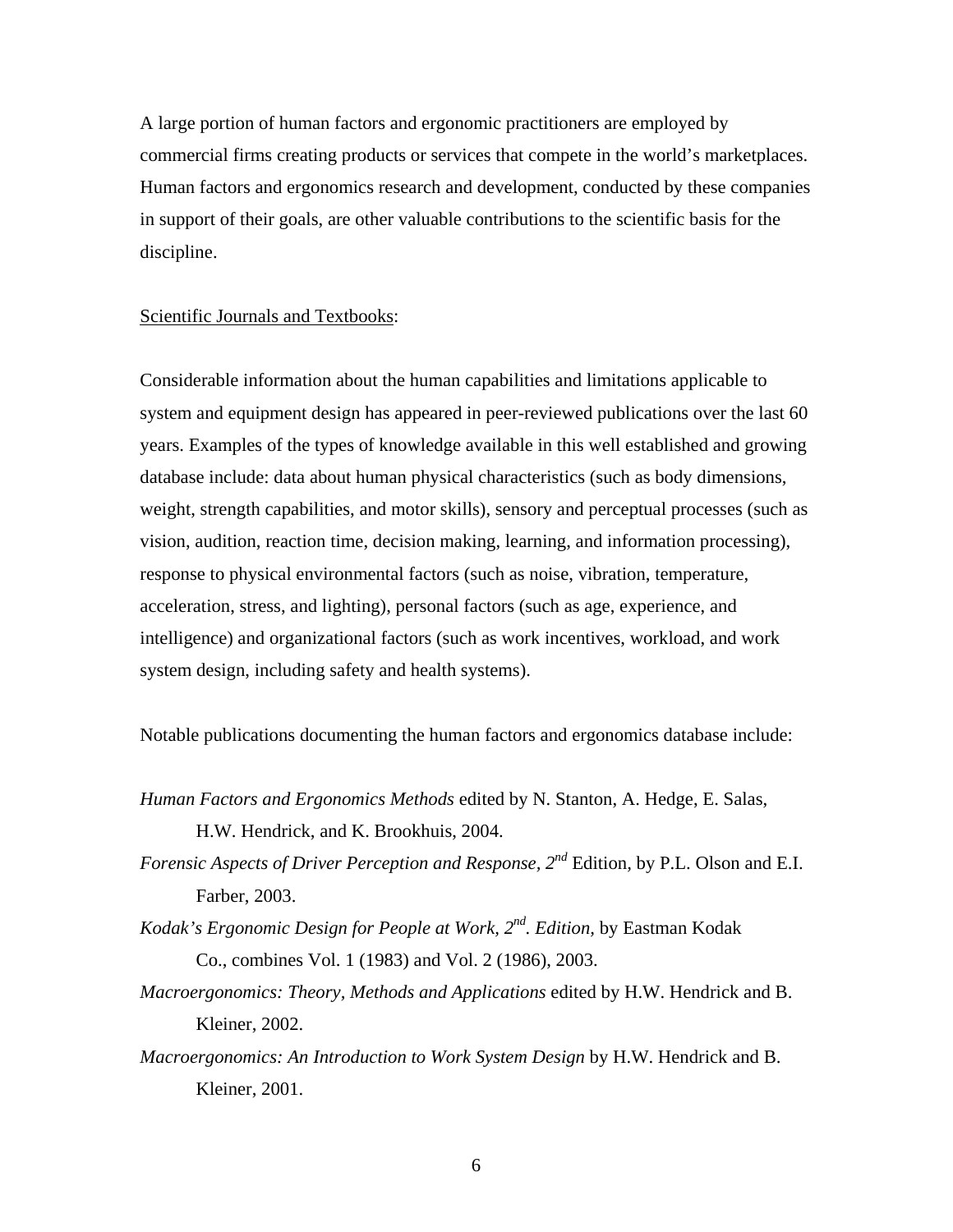*Human Factors in Traffic Safety* by R.E. Dewar and P.L. Olson. 2001.

- *Work Design, Industrial Ergonomics,* 5<sup>th</sup> Ed., edited by S. Konz and S. Johnson, 2000. *Warnings and Safety Instructions: Annotated and Indexed,* 4<sup>th</sup> edition, by J.M. Miller, M.R. Lehto, 2000.
- *Ergonomics Guidelines and Problem Solving* edited by A. Mital, A. Kilbom, and S. Kumar, 2000.
- *Warnings and Risk Communication* edited by M.S. Wogalter, D.M. DeJoy, and K.R. Laughery, 1999.
- *Work-Related Musculoskeletal Disorders: A Review of the Evidence,* National Research Council, 1998.
- *Work Organization and Ergonomics* edited by V. Martino, and N. Corlett, 1998.
- *Human Factors Engineering for Forensic and Safety Specialists* by W. Woodson, 1998.
- *Elements of Ergonomics Programs*, DHHS (NIOSH) Publication 97-117, 1997.
- *Fitting the Task to the Human,* 5<sup>th</sup> Ed., by K.H.E. Kroemer and E. Grandjean, 1997.
- *Handbook of Human Factors* edited by G. Salvendy, 1987; 1997.
- *Managing the Risks of Organizational Accidents* by J. Reason, 1997.
- *Stress and Human Performance* edited by J. Driskell and E. Salas, 1996.
- *Evaluation of Human Work* by J.R. Wilson and E.N. Corlett, 1995.
- *Research Techniques in Human Engineering* edited by J. Weimer, 1995.
- *Work Related Musculoskeletal Disorders (WMSDs): A Reference Book for Prevention*  edited by I. Kuorinka and L. Forcier, 1995.
- *A Guide to the Ergonomics of Manufacturing* b*y* M. Helander*,* 1995.
- *Work Design* by S. Konz, 1995.
- *Human Factors in Engineering and Design*, 7<sup>th</sup> Edition, by M.S. Sanders, 1993.

*Work Practices Guides for Manual Lifting,* NIOSH, 1981; 1993.

- *Ergonomics Program Management Guidelines for Meatpacking Plants,* OSHA, 1993.
- *Human Factors Design Handbook*, 2<sup>nd</sup> edition, by W.W. Woodson, B. Tillman, and P. Tillman, 1992.

*Engineering Psychology and Human Performance* by C.D. Wickens, 1990.

*Handbook of Human Vibration* by M.J. Griffin, 1990.

*Human Error* by J. Reason, 1990.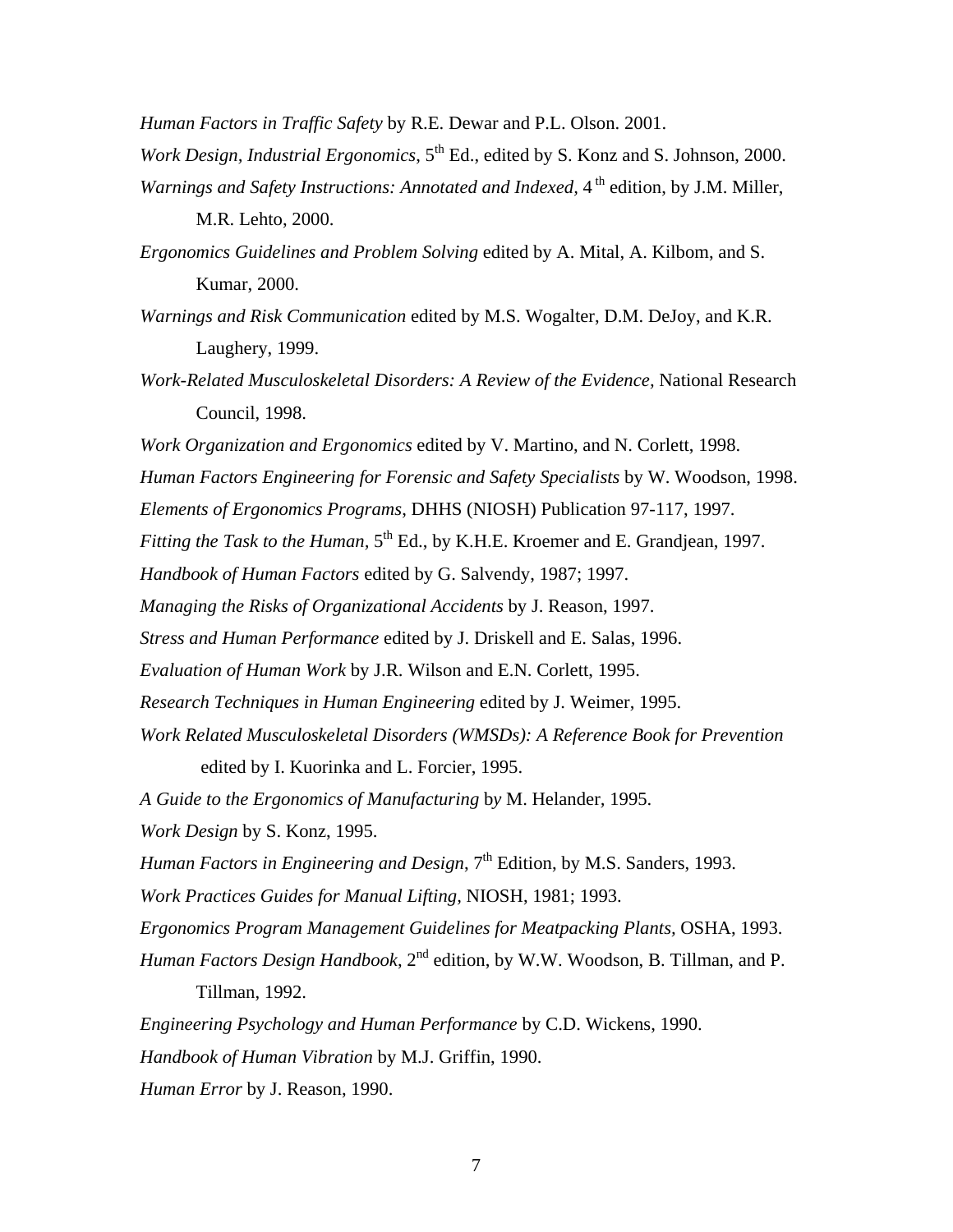*Human Performance Engineering,*  $2<sup>nd</sup> Ed.$ , by R. Bailey, 1989.

*Engineering Data Compendium: Human Perception and Performance* edited by K.R. Boff and J.E. Lincoln, 1988.

Dreams—Design and Destiny. *Human Factors,* 29(1), 111-121, by R.J. Hornick, 1987.

*Human Engineering Guide to Equipment Design* by H.P. Van Cott and R.G. Kinkade, 1972.

*Manager's Guide to Workplace Ergonomics*, Business Legal Reports, Inc. (periodically updated).

*National Safety Council Accident Prevention Manual for Industrial Operations: Engineering and Technology* (periodically updated with new editions).

*National Safety Council Accident Prevention Manual for Industrial Operations: Administration and Programs* (periodically updated with new editions).

Some notable peer-reviewed scientific journals in which human factors and ergonomics data are recorded include:

| <b>Accident Analysis and Prevention</b>  | International Journal of Industrial Ergonomics      |
|------------------------------------------|-----------------------------------------------------|
| <b>Applied Cognitive Psychology</b>      | <b>International Journal of Man-Machine Studies</b> |
| <b>Applied Ergonomics</b>                | International Journal of Occupational               |
| Ergonomics                               | Safety and Ergonomics                               |
| Human Factors                            | Journal of Applied Psychology                       |
| <b>IEEE Transactions on Systems, Man</b> | Journal of Experimental Psychology                  |
| and Cybernetics                          | Journal of Sound and Vibration                      |
| <b>IIE</b> Transactions                  | Journal of the Acoustical Society of America        |
| <b>Information Display</b>               | Journal of the Optical Society of America           |
| International Journal of Ergonomics      | Theoretical Issues in Ergonomics Science            |
| in Manufacturing                         | <b>Vision Research</b>                              |

In addition to the above, many important papers are published in the *Proceedings of the Human Factors and Ergonomics Society Annual Meeting* and in journals published by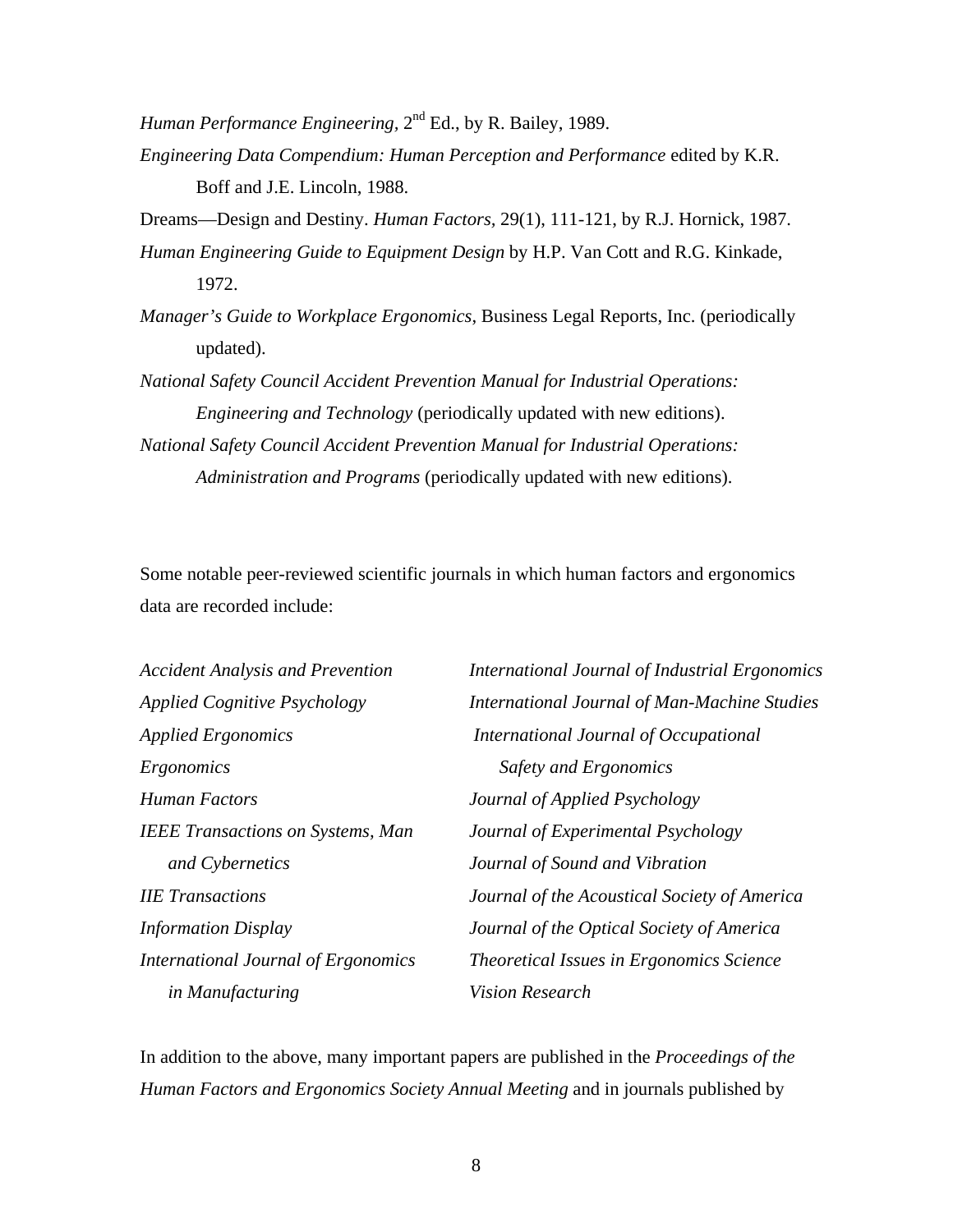professional ergonomics societies around the world, including those in Europe and the Pacific Basin.

# 3. Certification of human factors and ergonomics professionals and accreditation of human factors and ergonomics academic degree programs are established.

Another measure of the professional status of a discipline is achieved when certification of practitioners and accreditation of academic degree programs have been established. Two independent organizations based in the United States, the Board of Certification in Professional Ergonomics (BCPE) and the Oxford Research Institute (ORI), have been providing certification and professional development services to human factors and ergonomics practitioners since 1992. Similar certification boards exist in Europe for the European Union, as well as in Canada, Japan, Australia, and New Zealand. The Human Factors and Ergonomics Society has an ongoing accreditation process for graduate level academic programs in the United States. Certification of practitioners and accreditation of academic programs, although relatively recent developments, demonstrate the continuing advancement of the human factors and ergonomics profession.

4. The utility and value of the human factors and ergonomics discipline have long been recognized by government and corporate groups that support the discipline's growth.

There are many human factors and ergonomics practitioners employed throughout academia, government, and industry. Some notable entities that have recognized the utility and value of their human factors and ergonomics practitioners are:

# U. S. Government

National Aeronautics and Space Administration (NASA) National Transportation Safety Board (NTSB) National Institute for Occupational Safety and Health (NIOSH) Office of Science and Technology

U.S. Army U.S. Navy U.S. Department of Interior

U.S. Air Force

- U.S. Department of Labor
- U.S. Department of Transportation
- U.S. Federal Aviation Administration
- U.S. Coast Guard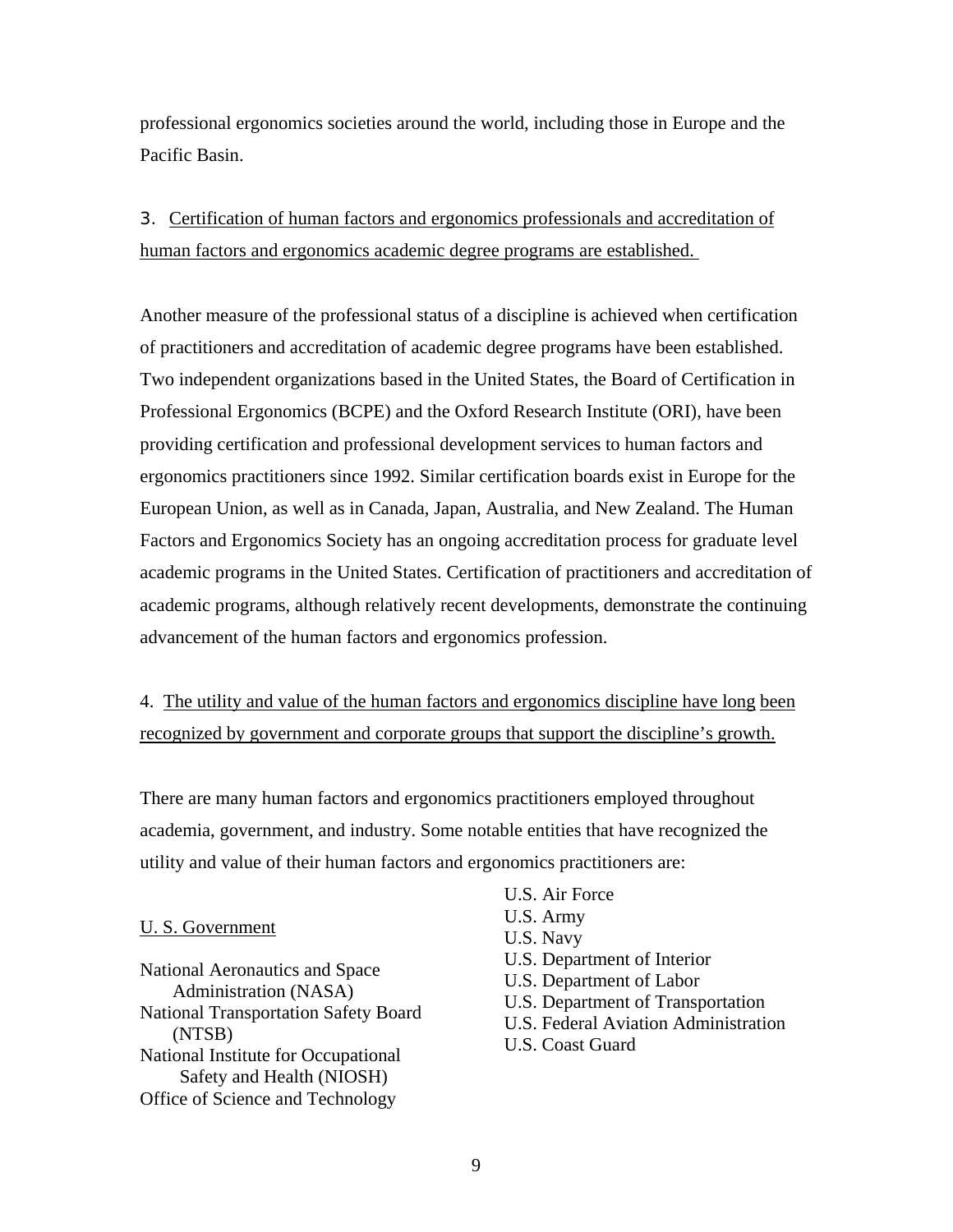# Standards Organizations

American National Standards Organization (ANSI) American Society for Testing and Materials (ASTM) International Standards Organization (ISO) Society of Automotive Engineers (SAE)

**Industry** 

Apple Computer AT&T Corporation Chrysler Corporation Deere & Company Eastman Kodak Company

Industry (continued)

Exxon Mobil Corporation Ford Motor Company General Motors Corporation Herman Miller Corporation Hewlett-Packard Company Hughes Aircraft Company IBM Corporation

#### **Summary**

The purpose of this document is to present legitimate arguments that rebut typical challenges to expert human factors and ergonomics testimony. Although detail could be given for each of the arguments, it is clear even with this brief presentation, that, in fact:

1. Human factors and ergonomics is an established, internationally recognized scientific discipline and system design profession.

2. The scientific basis for the human factors and ergonomics discipline is well established and continues to grow.

Intel Corporation Liberty Mutual Insurance Company Lockheed Martin McDonnell Douglas/Boeing Microsoft Corporation Oracle Corporation Steelcase Corporation 3M Corporation Xerox Corporation